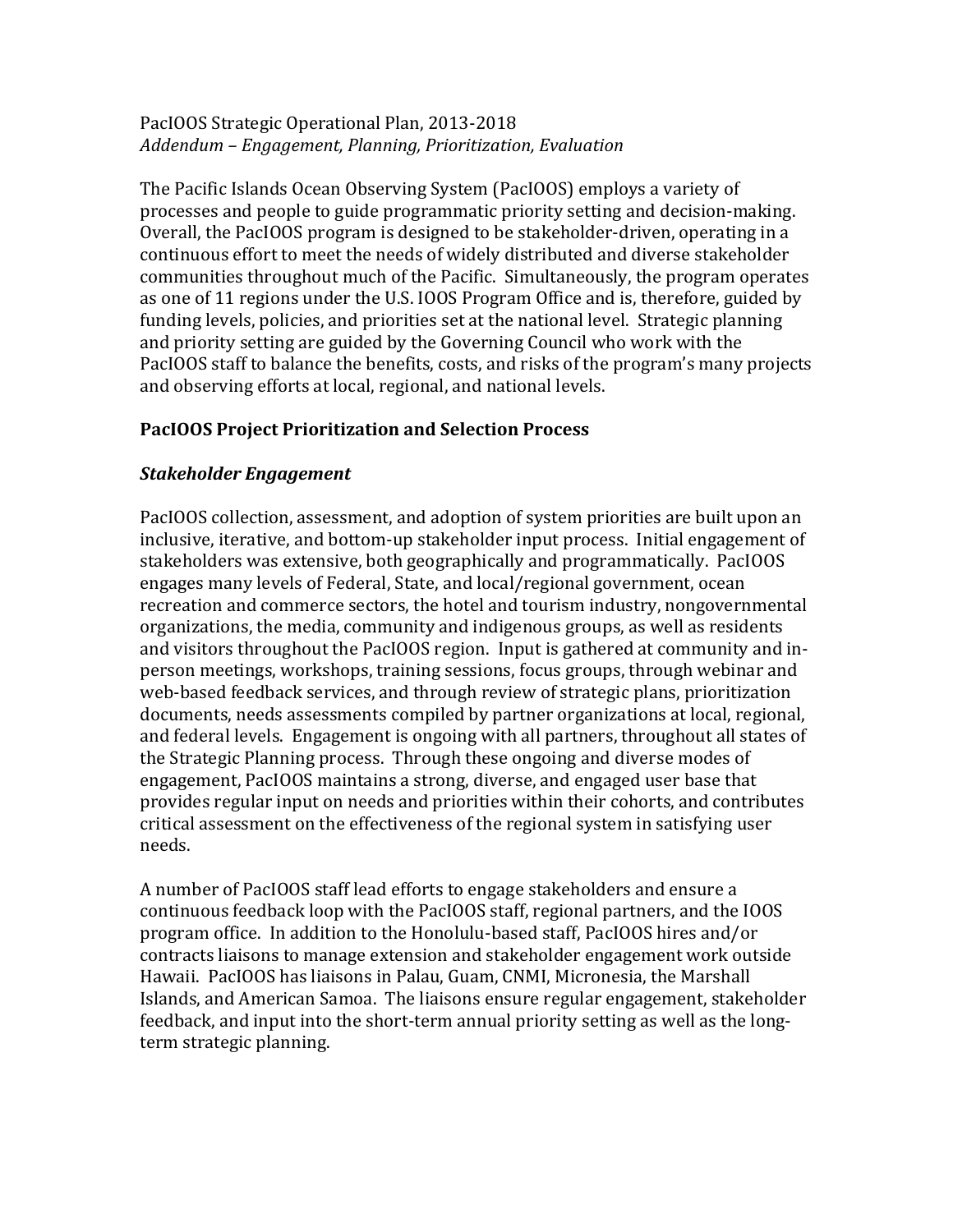### *Governing Council*

In addition to ongoing and regular contribution to needs assessments, gap identification, and priority identification, stakeholders can choose to participate in higher-level priority adoption and planning through governance framework. Stakeholder groups and organizations are invited to become partners with PacIOOS through the signing of a Memorandum of Agreement (MOA). It is through the MOA signatories that the Governing Council members are nominated and elected. Signatories to the MOA populate electing cohorts (ie. regional partners, Hawaiispecific partners, Palau-specific partners, etc.), each of which votes to determine their representative $(s)$  to the Governing Council.

Governing Council Members provide general oversight and policy guidance, adopt implementing documents and strategic plans, and advise on major decisions for PacIOOS. The Council works with PacIOOS staff, through annual meetings, individual discussions, and through a five-member Executive Committee to review region-wide needs and priorities from all stakeholders and determine annual guidance to the program on implementation, as well as long-term strategic planning.

# *Strategic Planning and Priority Setting*

PacIOOS, through its Governing Council and rich stakeholder engagement process, executes annual work-plans that are designed to meet the long-range goals and objectives of a Strategic Plan. This Plan, adopted by the Governing Council, sets a 5year planning horizon for the program, and is reviewed annually to ensure that the organization is focused on relevant, appropriate, and timely activities while still maintaining its focus on large-scale goals and objectives tied to the national observing enterprise. The goals, objectives, and recommended actions represent a collection of expressed needs, gathered over years and geographies, carefully matched with the capabilities of the PacIOOS Principal Investigators, Staff, and Governing Council to create a cost-effective, operational ocean observing system.

A number of factors are taken into consideration when prioritizing annual allocation or resources within the organization. PacIOOS leadership evaluate funding levels, progress toward strategic plan goals/objectives, and existing program capabilities along with partner support for activities, and the potential impact of an investment to individuals, organizations, and populations as a whole. The results of these comparisons are presented to the Executive Committee of the Governing Council who then provides guidance on the balancing of resources and priority setting for the most efficient and effective operations.

# *Annual Evaluation*

In addition to reviewing the priority of activities with respect to stakeholder needs and interests, PacIOOS evaluates each program component area annually based on a number of criteria. The evaluation process provides information needed to assess